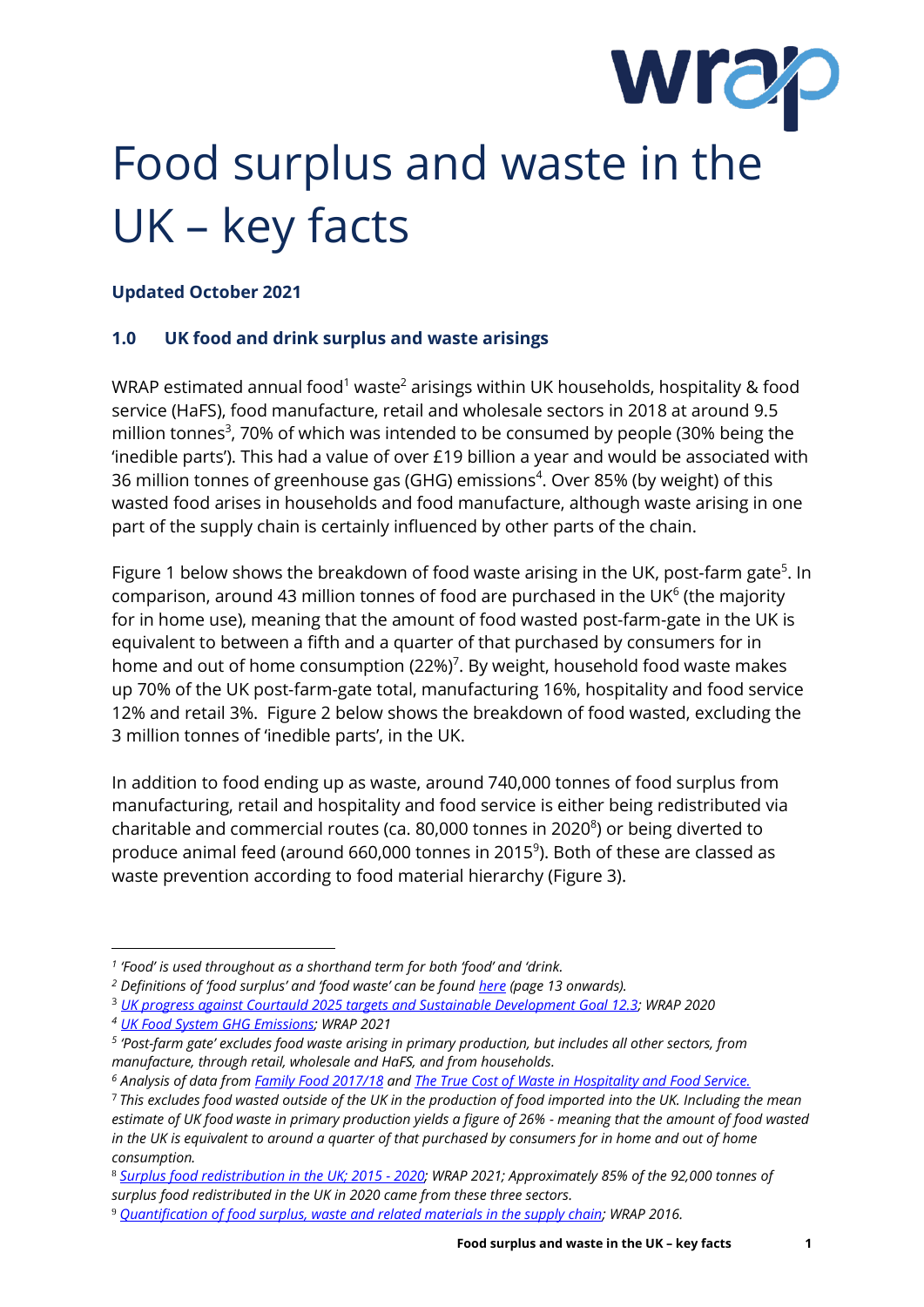

There are also 2.2 million tonnes of food by-products from food manufacturing used as animal feed, and up to another 2 million tonnes of animal by-products sent to rendering plants<sup>7</sup>.





*\* Data for households, HaFS and manufacture relate to 2018 (publishe[d here\)](https://wrap.org.uk/content/uk-progress-against-courtauld-2025-targets-and-un-sustainable-development-goal-123) and retail to 2020 (published [here\)](https://wrap.org.uk/resources/report/food-waste-reduction-roadmap-progress-report-2021). In addition there are estimates of 43kt of food waste from wholesale (2015; see [here\)](https://wrap.org.uk/resources/report/food-surplus-and-waste-uk-wholesale-grocery-2015), and around 100kt of food waste in litter (2012; se[e here\).](https://wrap.org.uk/resources/report/synthesis-food-waste-compositional-data-2012) Data for household also includes waste to sewer, which is not currently available for other sectors.*

**Figure 2:** Amounts of food (excluding inedible parts) wasted in the UK by sector (total post-farm-gate = ca.  $6.4$  Mt)\*



*\* Food waste at wholesale and in litter is excluded from this analysis as the percentage of inedible parts is unknown and difficult to predict. Data for household also includes waste to sewer, which is not currently available for other sectors.*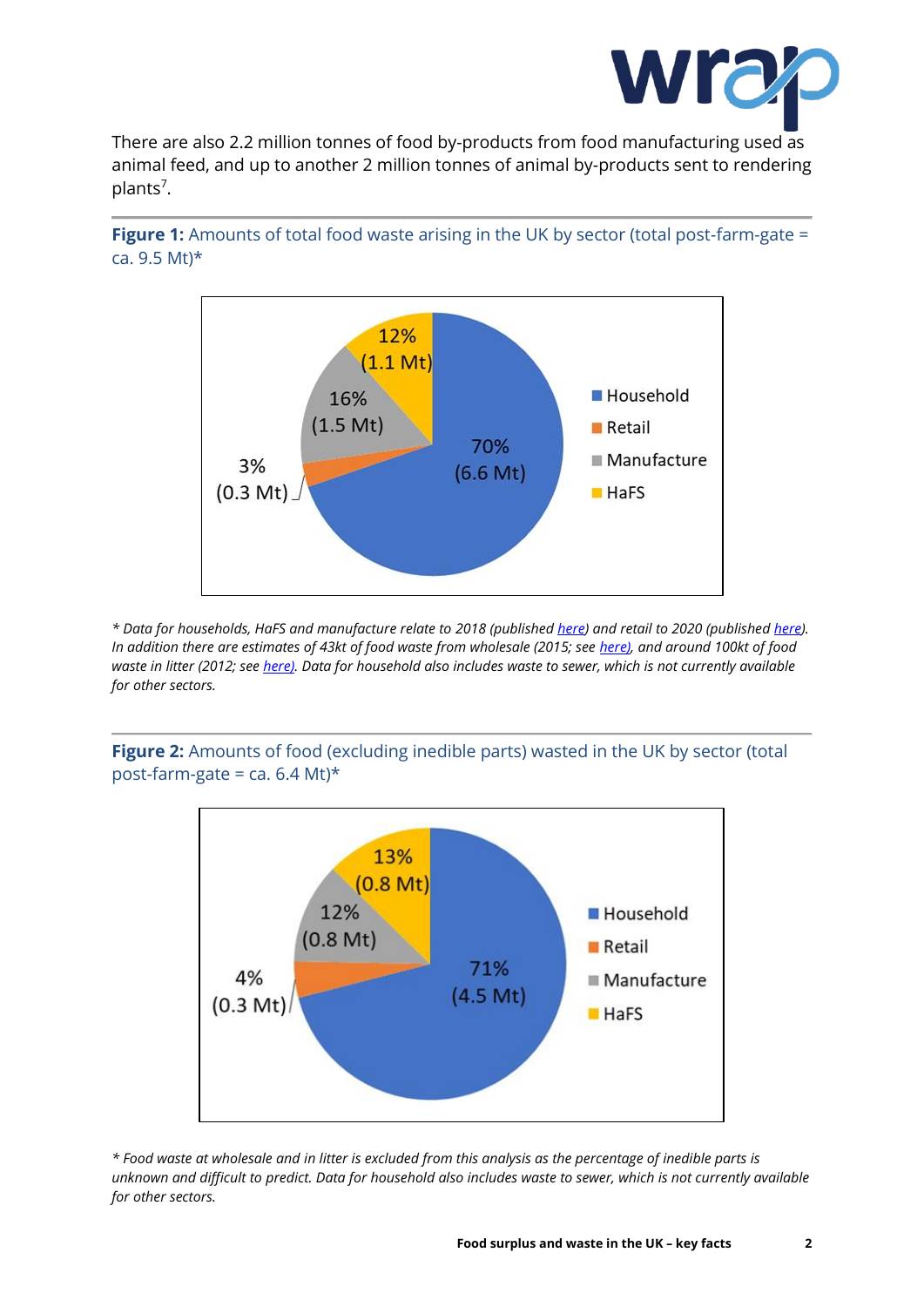

#### **Figure 3:** Food material hierarchy



The amount of food waste generated by households and the hospitality and food service sector, *as a percentage of the amounts of food purchased*, are similar at between 16% and 18% respectively (Figure 4). For manufacturing the percentage food waste of food produced/sold is less than 3%, whilst for retail the figure is under 1%. More detail can be found in the sections below.



**Figure 4:** Food waste expressed as a percentage of food purchases (household/HaFS) or sales (manufacture, retail), on a weight basis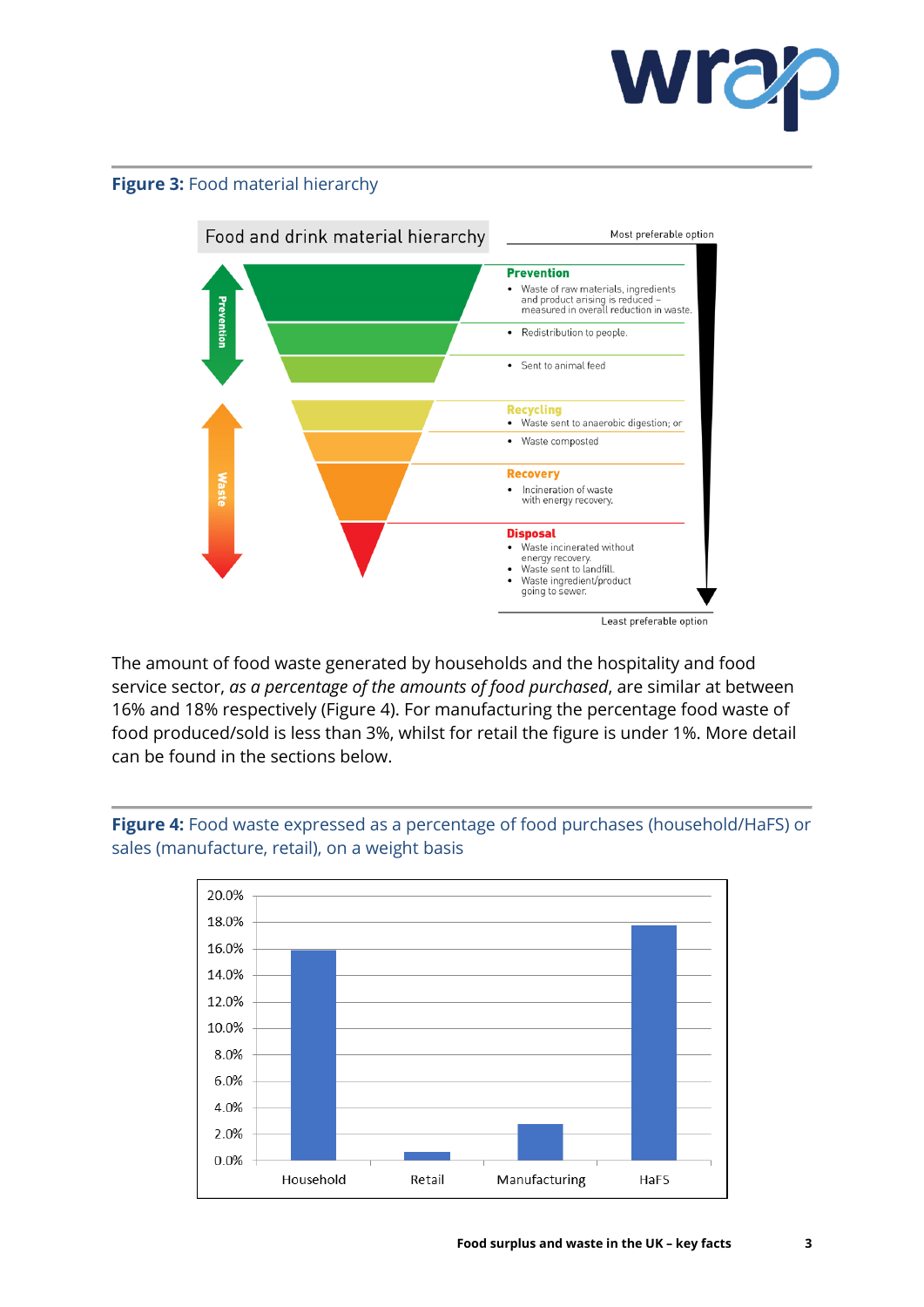

#### Food waste in primary production

There is no comparable estimate for food waste pre-farm gate in the UK, but the first detailed study<sup>10</sup> undertaken by WRAP revealed that for just two important crops, strawberry and lettuce, £30 million of food ended up as waste (9% of strawberry production and 19% of lettuces grown).

As data specific to the UK is unavailable for many sectors, WRAP has estimated food surplus and waste levels from primary production based on an extensive literature review<sup>11</sup>. This draws on the best available data from comparable geographies: Europe, North America and Australia. Due to uncertainties associated with the data used, and likely variation in food waste due to weather, market fluctuations etc., ranges are given for both surplus and waste. The central estimate for food surplus is 2.0 million tonnes (range 0.9 – 2.7), and for food waste 1.6 million tonnes (range 0.9 – 3.5).

The estimate for food waste in primary production would suggest that more food waste arises from this sector than from hospitality & food service and retail combined. However, the estimates for food waste from manufacturing, retail, hospitality & food service and households are based purely on UK data, and using methodologies that enable progress to be tracked over time, and therefore no direct comparison can be made.

[Courtauld 203](https://www.wrap.org.uk/food-drink/business-food-waste/courtauld-2025)0 and the [Food Waste Reduction Roadmap](https://www.wrap.org.uk/food-waste-reduction-roadmap) have a farm-to-fork ambition and, even though primary production is not within the scope of the Courtauld 2030 quantitative food waste target<sup>12</sup>, there is an expectation that businesses will act in this important area, and this is increasingly a focus for action. The current evidence is not strong enough to serve as a benchmark against which progress can be assessed, and WRAP is working with Governments and businesses to determine how the evidence base can be strengthened and impacts judged.

Table 1 presents a summary of what is known about food surplus, waste and related material arisings in the UK, and their respective treatment and disposal routes.

<sup>10</sup> *Food waste in primary production – [a preliminary study on strawberries and lettuces;](http://www.wrap.org.uk/content/food-waste-primary-production-preliminary-study-strawberries-and-lettuces) WRAP 2017*

<sup>11</sup> *[Food waste in primary production in the UK;](https://wrap.org.uk/resources/report/food-waste-primary-production-uk) WRAP 2019.*

<sup>12</sup> *Courtauld 2030 has a target to reduce post-farm gate food waste by 50% per capita by 2030 compared to 2007.*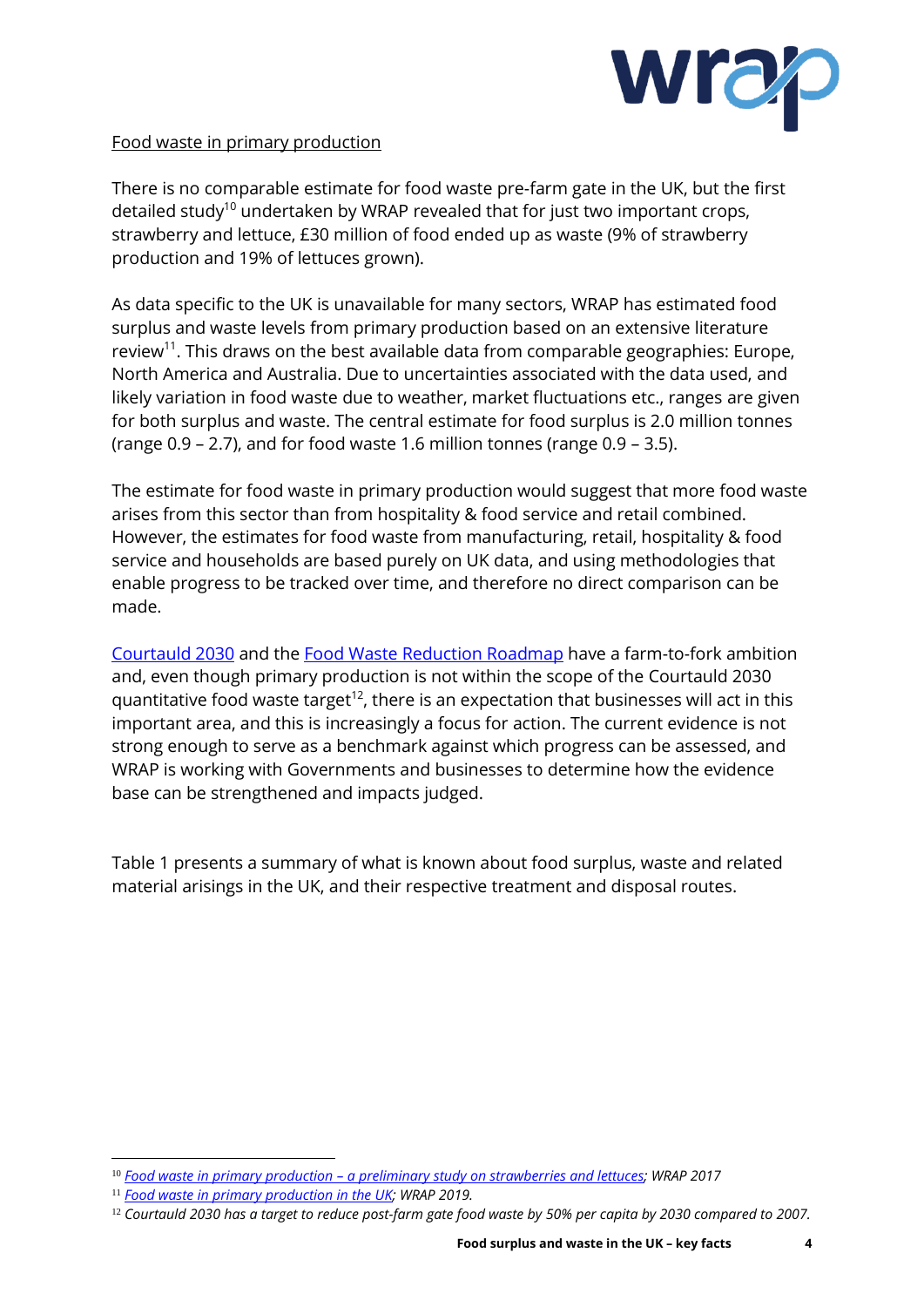

**Table 1** Summary of food surplus, waste and related material arisings in the UK, and their respective treatment and disposal routes (See notes on subsequent page for further detail)

|                                                       |                                                                                        | Household                                               | HaFS*                                                 | Retail &<br>Wholesale                            | Manufac-<br>turing                                       | Farm                                  | Total <sup>1</sup>           |  |  |  |  |
|-------------------------------------------------------|----------------------------------------------------------------------------------------|---------------------------------------------------------|-------------------------------------------------------|--------------------------------------------------|----------------------------------------------------------|---------------------------------------|------------------------------|--|--|--|--|
|                                                       | <b>Total food waste</b>                                                                | 6.6 Mt                                                  | 1.1 Mt                                                | $0.3$ Mt <sup>8</sup>                            | 1.5 Mt                                                   | $[0.9 -$<br>3.5 Mt]                   | >9.5 Mt                      |  |  |  |  |
| becoming waste<br>Preventing food<br>Waste management | Food (excl.<br>inedible parts                                                          | 4.5 Mt<br>$(f13.8 \text{ bn})$                          | 0.8 Mt<br>$(f3.2 \text{ bn})$                         | 0.3 Mt<br>(£0.9 bh)                              | 0.8 Mt<br>$(f1.1 \text{ bn})$                            | nk                                    | $>6.4$ Mt<br>$($ >£19 bn $)$ |  |  |  |  |
|                                                       | Redistribution<br>& animal feed                                                        | 0.3 Mt<br>[n/a humans<br>0.3 Mt pets/<br>other animals  | $>0.005$ Mt<br>[>4kt to people<br>[n/a to animals]    | 0.07 Mt<br>[38kt to people]<br>[27kt to animals] | 0.67 Mt<br>[35kt to people]<br>[635kt to animals]        | nk <sup>9</sup><br>[7kt to<br>people] | $> 1.0$ Mt                   |  |  |  |  |
|                                                       | <b>Recycling</b><br>(AD/composting)                                                    | $1.3 \mathrm{Mt}^2$                                     | 0.04 Mt                                               | $0.15$ Mt <sup>3</sup>                           | $0.44 \, \text{Mt}^4$                                    | nk                                    | $>1.9$ Mt                    |  |  |  |  |
|                                                       | <b>Recovery</b><br>(thermal,<br>landspreading)                                         | 3.0 Mt <sup>5</sup>                                     | $0.84 \, \text{Mt}^6$                                 | $0.15$ Mt <sup>3</sup>                           | 1.1 $Mt^4$                                               | nk                                    | $> 5.1$ Mt                   |  |  |  |  |
|                                                       | Disposal<br>(sewer, landfill)                                                          | $2.3 \text{ Mt}^5$<br>[1.5 Mt sewer<br>0.8 Mt landfill] | $0.21 \text{ Mt}^6$<br>[nk sewer<br>0.20 Mt landfill] | $nk^{3,10}$                                      | $0.002 \mathrm{Mt}^4$<br>[nk sewer<br>0.002 Mt landfill] | nk                                    | $> 2.5$ Mt                   |  |  |  |  |
|                                                       | In addition:<br>Rendering of animal by-products<br>Other food by-products <sup>7</sup> |                                                         |                                                       |                                                  | 0.6 Mt<br>2.2 Mt                                         | nk                                    | 0.6 Mt<br>2.2 Mt             |  |  |  |  |
|                                                       | * HaFS = hospitality and food service; nk = not known; n/a = not applicable            |                                                         |                                                       |                                                  |                                                          |                                       |                              |  |  |  |  |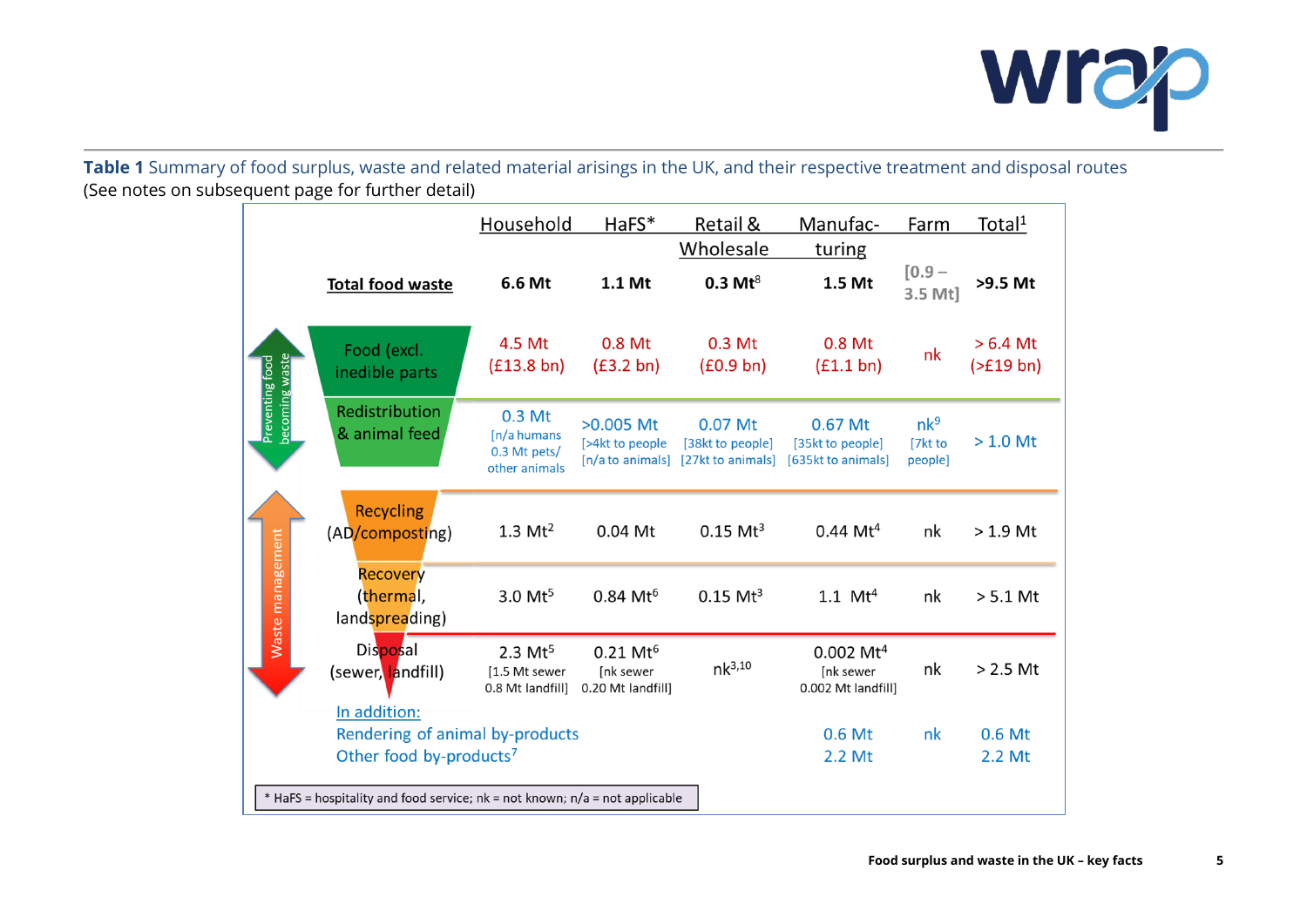

#### Notes relating to Table 1:

#### **Figures in black are the breakdown of the total food waste (figures in black and bold)**

The portions of total food waste excluding inedible parts are shown in red, and are a fraction of the total food waste (and should not be added to the figures in black or blue).

Figures in blue are materials not classed as food waste (food surplus) or by-products and are therefore not included in the total food waste figures in black.

Figures in grey relate to the range of estimates for food surplus and waste in primary production, which are not comparable to those for other sectors.

All food waste data is for 2018, estimates for food redistributed are for 2020, and those for surplus diverted to animal feed are for 2015.

1 – Estimates under the total column are indicated as minima, due to the absence of comparable data from on farm.

2 – This includes 0.78 Mt of food waste collected separately by local authorities and 0.53 Mt of food waste home composted.

3 – In WRAP's research it was not possible to identify the disposal route for much of the food waste from retail, but information from Courtauld 2030 signatories suggests that about half is recycled (via anaerobic digestion or composting) and half sent for recovery (primarily via thermal treatment).

4 – Detailed data on the destinations of food waste from manufacture are available for [2014,](http://www.wrap.org.uk/content/quantification-food-surplus-waste-and-related-materials-supply-chain) and the same split has been applied to the 2018 arisings data.

5 – Based on data for England from [Local authority collected waste management for England for](https://www.gov.uk/government/statistics/local-authority-collected-waste-management-annual-results)  [2018/19](https://www.gov.uk/government/statistics/local-authority-collected-waste-management-annual-results) which shows 79% of household mixed waste being incinerated with energy recovery, ca 1% being incinerated without energy recovery and 19% going to landfill.

6 – The split between recovery and disposal for residual waste from HaFS has been assumed to be the same as for household residual waste (i.e. 79% of mixed waste being incinerated with energy recovery, ca 1% being incinerated without energy recovery and 19% going to landfill).

7 – Examples include spent grain from brewing and dried sugar beet pulp.

8 – Includes [259,000 tonnes](https://wrap.org.uk/resources/report/food-waste-reduction-roadmap-progress-report-2021) from retail and 43,000 tonnes from wholesale.

Note: Food fed to pets and other animals in households and commercial food and related byproducts used as animal feed are not classed as waste (as this is defined as a waste prevention activity). Estimates have been rounded and may not therefore add up to the total estimate for any given sector.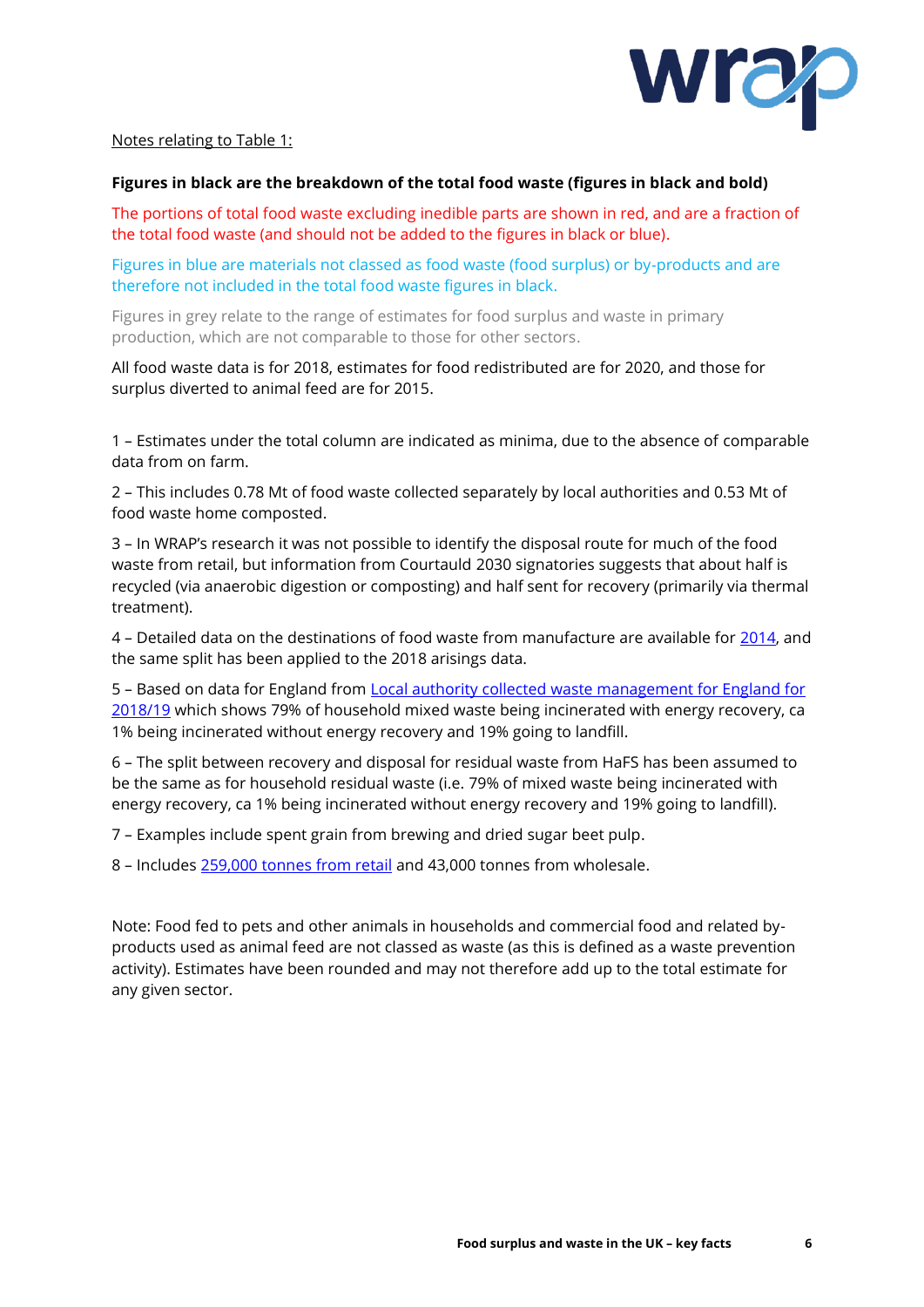

Source material:

- The primary source of data on UK food waste for 2018 (the most recent data available for most sectors) is the UK progress against Courtauld 2025 targets and [Sustainable Development Goal 12.3](https://wrap.org.uk/content/uk-progress-against-courtauld-2025-targets-and-un-sustainable-development-goal-123) report; WRAP 2020.
- Additional and more detailed sector data can be found in:
	- o [Courtauld Commitment 2025 food waste baseline for 2015;](https://www.wrap.org.uk/content/courtauld-2025-baseline-and-restated-household-food-waste-figures) WRAP 2018
	- o [Household food waste: restated data for 2007-2015;](http://www.wrap.org.uk/content/courtauld-2025-baseline-and-restated-household-food-waste-figures) WRAP 2018
	- o [Overview of Waste in the UK Hospitality and Food Service Sector;](http://www.wrap.org.uk/content/overview-waste-hospitality-and-food-service-sector) WRAP 2013
	- o [Food Waste Reduction Roadmap Progress Report 2021;](https://wrap.org.uk/resources/report/food-waste-reduction-roadmap-progress-report-2021) WRAP 2021 (contains an estimate for retail food waste for 2020)
	- o [Food surplus and waste in UK wholesale grocery,](https://wrap.org.uk/resources/report/food-surplus-and-waste-uk-wholesale-grocery-2015) 2015; WRAP 2016
	- o [Quantification of food surplus, waste and related materials in the grocery](http://www.wrap.org.uk/content/quantification-food-surplus-waste-and-related-materials-supply-chain)  [supply chain;](http://www.wrap.org.uk/content/quantification-food-surplus-waste-and-related-materials-supply-chain) WRAP 2016
	- o [Surplus food redistribution in the UK 2015 -](https://wrap.org.uk/surplus-food-redistribution-data-uk) 2020; WRAP 2021

# **2.0 Further information**

For information about WRAP's work to reduce food waste, please visit:

- [Food Waste Reduction Roadmap](http://www.wrap.org.uk/food-waste-reduction-roadmap)
- [Food & Drink webpages](http://www.wrap.org.uk/food-drink)
- [The Courtauld Commitment 203](http://www.wrap.org.uk/food-drink/business-food-waste/courtauld-2025)0
- [WRAPs Food Waste Data](http://www.wrap.org.uk/content/food-waste-data)

# **3.0 Changes in food surplus and waste over time**

WRAP has published a number of reports on how food waste levels have changed over time, and the headline facts are listed here:

- Since 2007 the UK has had large-scale interventions aimed at reducing food waste across supply chains, and households. This contributed to a reduction in post-farm-gate total food waste between 2007 and 2018 of around 15% (1.7 Mt). Excluding 'inedible parts' the reduction was 21%, and on a per capita basis the reduction for post-farm-gate total food waste was 21%, and 27% excluding the 'inedible parts'<sup>13</sup> (see Table 2 below).
- Total household food waste in the UK was just over 1.4 Mt lower in 2018 compared to 2007, which equates to an 18% reduction. Excluding 'inedible parts' the reduction was 26%, equivalent to £4.8 billion less food being wasted in 2018 compared to 2007. On a per capita basis the reduction for total household food waste was 24%, and 31% excluding the 'inedible parts'.

<sup>13</sup> *[UK progress against Courtauld 2025 targets and Sustainable Development Goal 12.3;](https://wrap.org.uk/content/uk-progress-against-courtauld-2025-targets-and-un-sustainable-development-goal-123) WRAP 2020*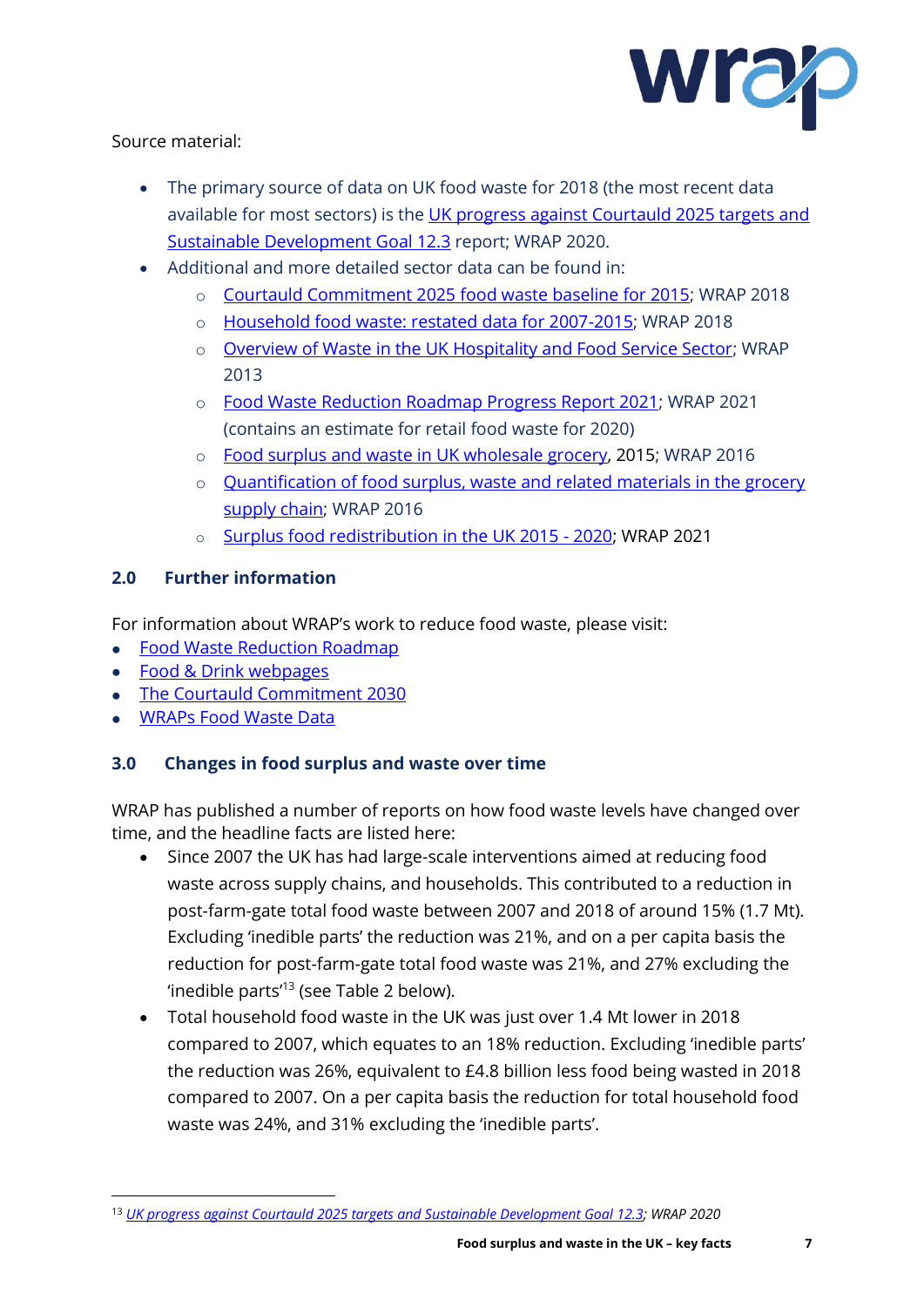

- Total post-farm gate supply chain food waste in the UK was 230,000 tonnes lower in 2018 compared to 2011, which equates to a 7% reduction (3.1 Mt down to 2.9 Mt). Excluding 'inedible parts' the reduction was 9% (180,000 tonnes; from 2 Mt to under 1.9 Mt). On a per capita basis the reduction for total post-farm gate supply chain food waste was 12%, and 13% excluding the 'inedible parts'.
- Food waste arising at manufacture reduced by around 395,000 tonnes between 2011 and 2018 (an approximate 21% reduction, from around 1.9 Mt), whilst levels of food waste at retail were around 5% lower in 2018 (277,000 tonnes) compared to estimates for 2009 (290,000 tonnes)<sup>14</sup>. The estimate for food waste in the HaFS sector increased by 19% (180,000 tonnes) compared to 2011<sup>15</sup>.
- Over the lifetime of the [Courtauld 3 voluntary agreement](http://www.wrap.org.uk/content/courtauld-commitment-3-delivering-action-waste) (2012 to 2015) the estimated weight of food waste avoided by signatories was 100,000 tonnes, with a value of approximately £100 million. The amount of food waste reported by signatories was around 3.6% lower in 2015 compared to 2012<sup>16</sup>.
- Under the **Hospitality and Food Service Agreement** (2012 to 2015) there was a reduction in CO<sub>2</sub>e emissions of 11% against the (2012) baseline over the three years of the agreement. Food waste prevention activities saved an estimated 24,000 tonnes of food from being thrown away (worth £67 million)<sup>17</sup>.

|                                                                  | 2007*         |                    | 2018          |          |                    |          |  |  |
|------------------------------------------------------------------|---------------|--------------------|---------------|----------|--------------------|----------|--|--|
|                                                                  | <b>Tonnes</b> | Per capita<br>(kg) | <b>Tonnes</b> | % change | Per capita<br>(kg) | % change |  |  |
| UK total post-<br>farm food waste                                | 11,200,000    | 181                | 9,500,000     | 15%      | 143                | 21%      |  |  |
| UK post-farm gate<br>food waste<br>(excluding<br>inedible parts) | 8,200,000     | 132                | 6,400,000     | 21%      | 96                 | 27%      |  |  |

### **Table 2:** Comparison of UK post farm gate food waste in 2018 vs 2007\*

*\* I[n Historical changes and how amounts might be influenced in the future](https://wrap.org.uk/resources/guide/uk-food-waste-historical-changes-and-how-amounts-might-be-influenced-future) WRAP 2014, WRAP made the case for a baseline year of 2007 against which to assess changes in UK food waste over time. This was on the basis that a) there is robust data on the largest fraction of UK food waste from that year (i.e. household food waste; ca 70% of the total post-farm gate) and b) this is when the UK began large-scale interventions to reduce food waste (which were aimed exclusively at household food waste until 2010 – with a focus on supply chain food waste commencing under Courtauld 2 in 2010, and in 2012 on food waste from the hospitality and food service sector<sup>18</sup> .*

<sup>14</sup> *A subsequent update of UK retail food waste wa[s published,](https://wrap.org.uk/resources/report/food-waste-reduction-roadmap-progress-report-2021) of 259,000 tonnes (2020)* 

<sup>15</sup> *Whilst the data for 2018 suggest food waste from HaFS has been increasing over time from 2011, it is important to remember that this is a modelled result, based on changes in the number and types of hospitality and food service sites. WRAP is discussing how best to update the UK HaFS estimate going forwards.*

<sup>16</sup> *[Courtauld Commitment 3: Delivering action on waste.](https://wrap.org.uk/resources/report/courtauld-commitment-3-delivering-action-waste-final-report)*

<sup>17</sup> *[The Hospitality and Food Service Agreement -](https://wrap.org.uk/resources/case-study/hospitality-and-food-service-agreement-taking-action-waste-final-report) Taking action on waste.*

*<sup>18</sup> Baseline data for household food waste is from 2007, retail data is 2009 and manufacture / hospitality and food service is 2011.*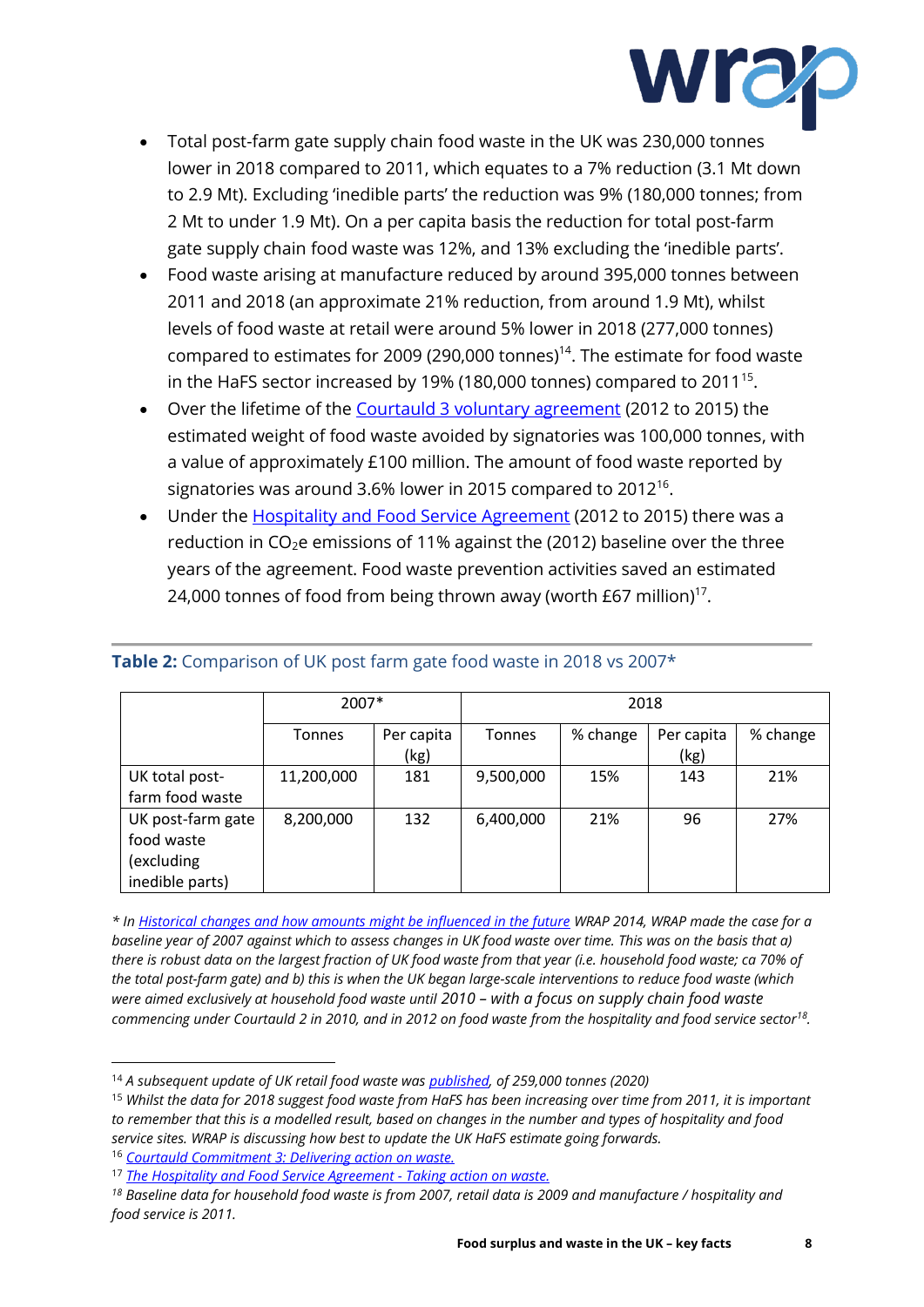

In 2021 WRAP published [Surplus food redistribution in the UK 2015 -](https://wrap.org.uk/surplus-food-redistribution-data-uk) 2020 which revealed that UK redistribution had trebled between 2015 and 2020, for the charitable and commercial sectors combined:

- Between 2018 and 2020, there was a 65% increase in surplus redistributed; an additional 36,000 tonnes, worth over £110 million and enough to provide the equivalent of 86 million meals.
- The amount of surplus food redistributed in 2020, over 92,000 tonnes, was worth £280 million and was the equivalent of 220 million meals.
- Total food redistributed between 2015 and 2020 equals ca. 320,000 tonnes, worth almost a billion pounds (£970 million) and equivalent to > three quarters of a billion meals (760,000,000).
- Surplus redistributed via charitable routes made up 70% of the total redistributed in 2020, compared to just over 40% in 2015.
- Two-thirds of the increase in 2020 came from retail and manufacture, with 23% coming from hospitality and food service/farm).

**Figure 4:** Infographic showing changes in UK food surplus redistribution 2015 to 2020

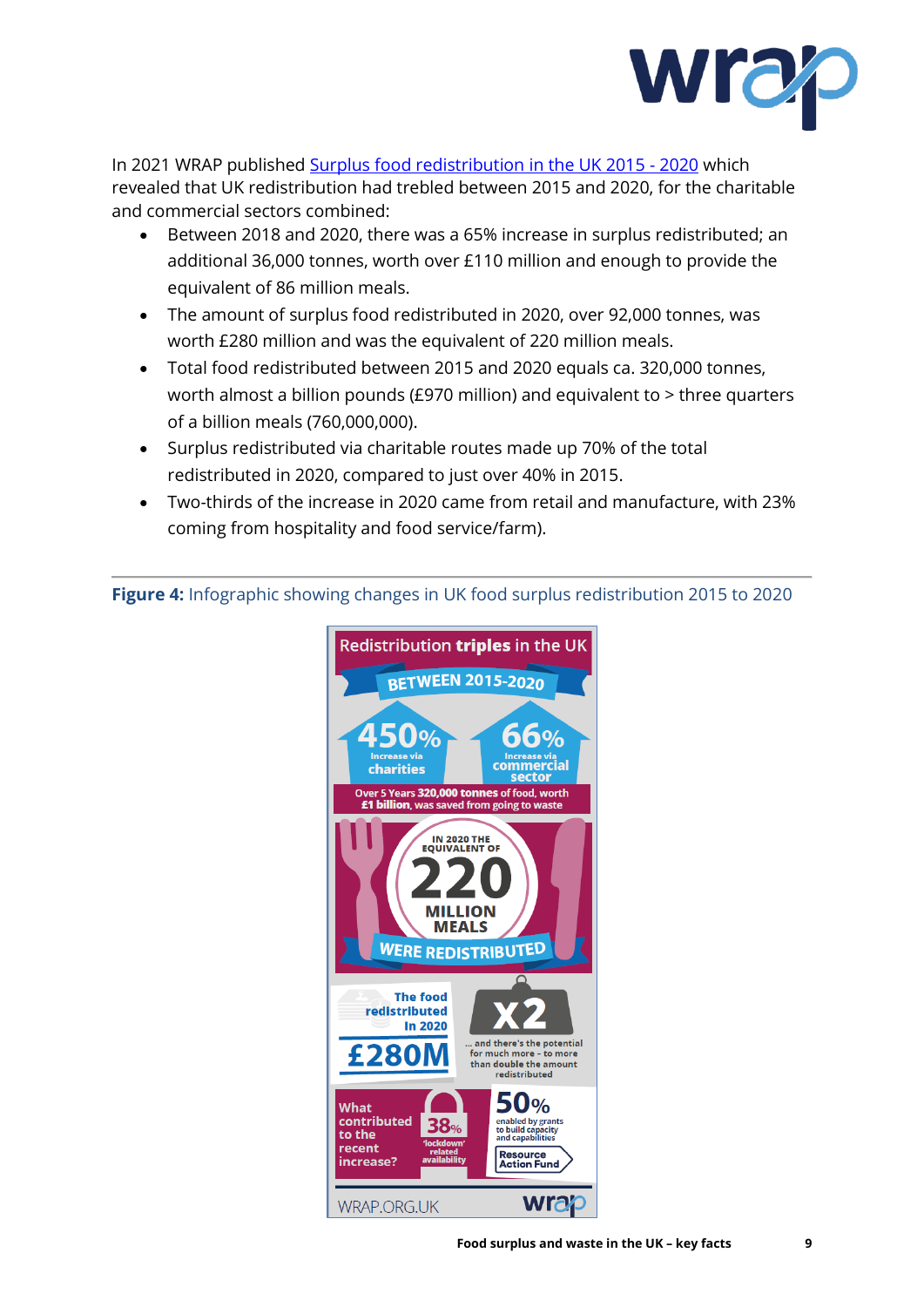

#### **4.0 Targets to reduce UK food waste**

#### [UN SDG12.3](https://www.un.org/sustainabledevelopment/sustainable-consumption-production/) was announced in 2015:

"By 2030, halve per capita global food waste at the retail and consumer levels and reduce food losses along production and supply chains, including post-harvest losses"

In the absence of detailed guidance from the UN on the scope of SDG12.3, The Champions 12.3 Group issued their own global guidance in 2017<sup>19</sup>. This stated that countries and companies should:

- Measure and report amounts of both wasted food & inedible parts (i.e. total food  $waste<sup>20</sup>$
- Report progress vs SDG12.3 on the basis of total food waste OR wasted food only (i.e. the 'edible' parts'), if there is the ability to separately measure the latter
- Apply the '50%' target reduction from 'farm to fork'

The UK has followed the Champions 12.3 Guidance, and most recently published an update of UK food waste in January 2020. This report contained a comprehensive set of data on the absolute (tonnages) and relative (per capita) levels of food waste from households, HaFS, retail and manufacture, and how these had changed compared to the UK baseline (2007) and the last published update in 2015. Changes were reported for both total food waste and separately for the wasted food ('edible') fraction.

Based on the latter the UK reported a reduction of 27% compared to the SDG12.3 50% target, suggesting the UK was around halfway to achieving SDG12.3. This represents over halfway to the target of a 50% reduction by 2030 and equates to an average reduction of around 2% a year for the whole period (and 3% for 2015 to 2018), which is the rate required to achieve SDG12.3.



#### **Figure 5: Progress towards SDG12.3 (excluding inedible parts; kg pp per year)**

<sup>19</sup> *[Guidance on Interpreting Sustainable Development Goal Target 12.3;](https://champs123blog.files.wordpress.com/2017/10/champions-12-3-guidance-on-interpreting-sdg-target-12-3.pdf) Champions 12.3 2017*

*<sup>20</sup> Total food waste = wasted food (i.e. the parts which were intended for human consumption, sometimes referred to the 'edible' fraction) + inedible parts (i.e. those parts associated with food that are not intended to be consumed (such as bones, egg shells). A food waste prevention programme is much more likely to be focused on and affect wasted food rather than the inedible parts, especially from households, retail and HaFS*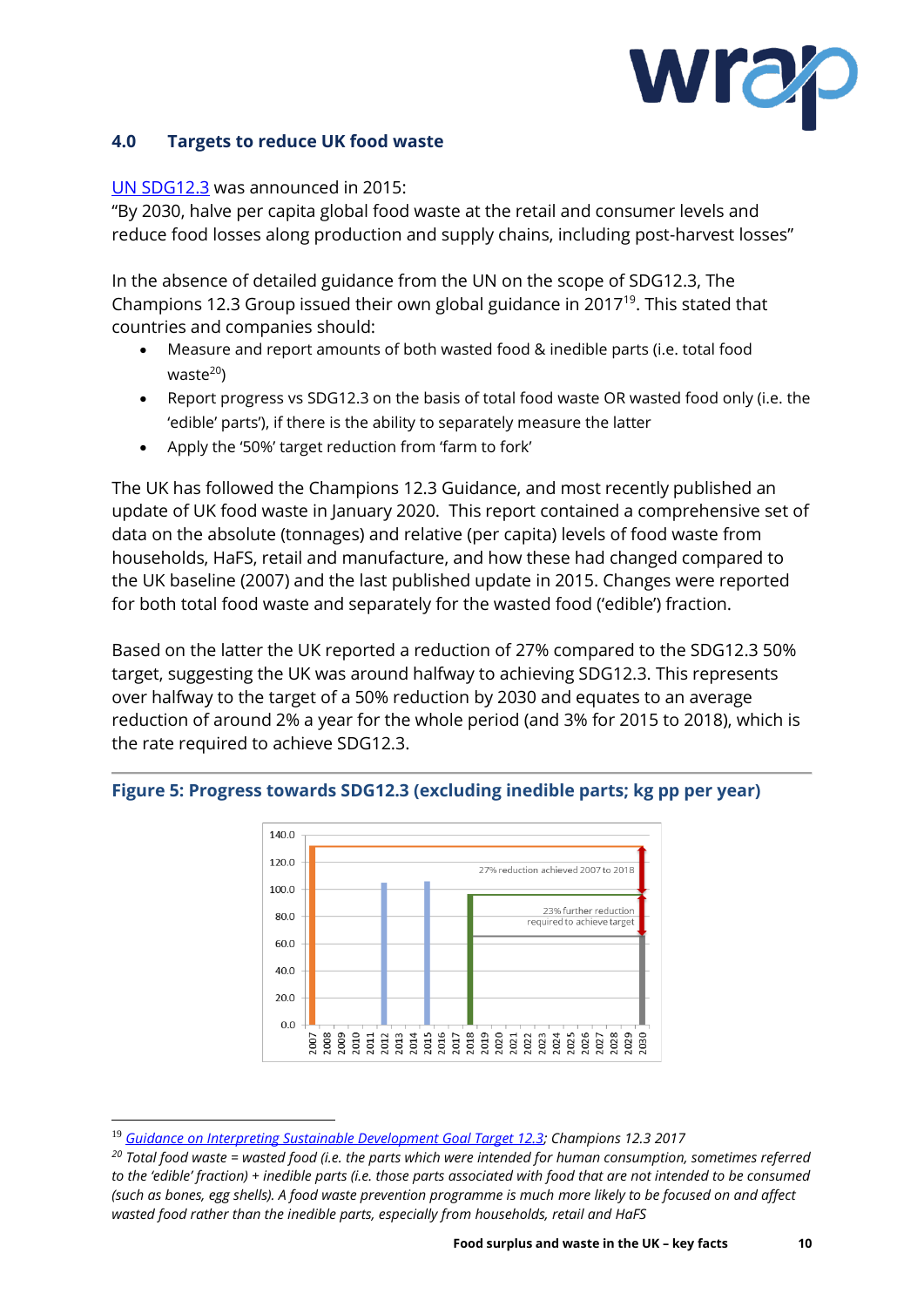

UNEP is the custodian of the [Food Waste Index](https://www.unep.org/resources/report/unep-food-waste-index-report-2021) (FWI), which tracks food waste generation at global level (that is the '50%' part of SDG12.3). Details of the FWI were published in March 2021, and require countries to:

- Measure and report amounts of both wasted food & inedible parts (i.e. total food waste)
- Report progress vs SDG12.3 on the basis of total food waste (not wasted food only (i.e. the 'edible' parts')
- Apply the '50%' target reduction to households, retail and HaFS only (but the FWI does allow the reporting of food waste from manufacture not covered by the [Food Loss Index\)](http://www.fao.org/sustainable-development-goals/indicators/1231/en/)

The report also states 'disaggregation by edible and inedible parts is valuable to policymakers in guiding policy interventions to make the best possible use of food resources, supporting a circular food system and the application of the waste hierarchy', but recognised that currently few countries have the ability to disaggregate their food waste data (the UK being one). In order to simplify reporting, this disaggregation is proposed as an advanced reporting option.

The UK/WRAP already publish the information required by the FWI but going forwards will publish progress against SDG12.3 on the basis of both total food waste and on wasted food separately. WRAP also will continue to follow the Champions 12.3 guidance to apply the 50% reduction target across all sectors (where data is available, i.e. excluding pre-farm gate until the evidence base for this part of the supply chain is sufficiently robust), and will continue to report data on food waste at a sector level and aggregated for the UK.

A 50% reduction in UK wasted food (excluding inedible parts) per capita by 2030 compared to 2007 would equate to a reduction from 132 kg per person to 66 kg per person. Taking into consideration population growth, this would mean a reduction in food going to waste of around 3.6 Mt a year (2007 levels were 8.2 Mt [11.2 including inedible parts], and in 2030 they would be 4.5 Mt [7.6 Mt including inedible parts]).

There is no room for complacency as there are significant challenges remaining. In order to achieve the SDG12.3 target another 1.9 Mt of food waste will need to be prevented by 2030 compared to 2018, around 1.3 Mt from reducing household food waste, around 80,000 tonnes from retail, around 200,000 tonnes from manufacturing and 300,000 tonnes from hospitality and food service.

Table 3 shows the impact of achieving SDG12.3 on UK food waste, on the basis that the 50% reduction applies to wasted food excluding inedible parts. For comparison Table 4 shows the same analysis but where ethe 50% reduction is applied to total food waste.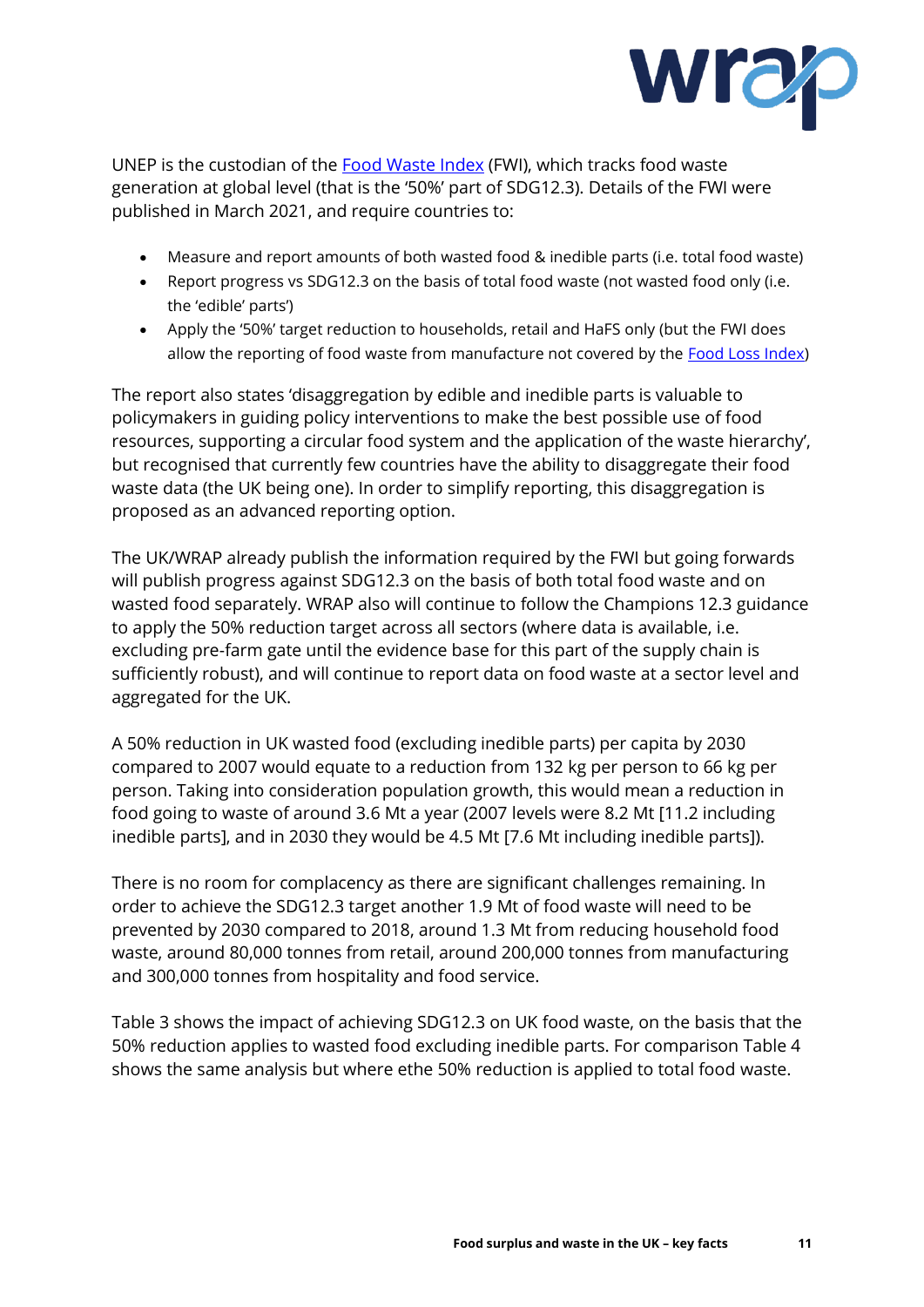

**Table 3:** Actual (to 2018) and modelled (2018 to 2030) changes in UK food waste assuming SDG12.3 is achieved on the basis of wasted food (excluding inedible parts)

|              | 2007                      |                      |                              | 2018                      |                    |                              |                           | 2030               | % Reduction                  | % Reduction                                |                                    |
|--------------|---------------------------|----------------------|------------------------------|---------------------------|--------------------|------------------------------|---------------------------|--------------------|------------------------------|--------------------------------------------|------------------------------------|
|              | Total food<br>waste $(t)$ | Wasted<br>food $(t)$ | Wasted<br>food per<br>capita | Total food<br>waste $(t)$ | Wasted food<br>(t) | Wasted<br>food per<br>capita | Total food<br>waste $(t)$ | Wasted food<br>(t) | Wasted<br>food per<br>capita | $(2007 \text{ to } 2030)$ ;<br>per capita) | $(2018$ to<br>2030; per<br>capita) |
| Household    | 8,100,000                 | 6,100,000            | 100                          | 6,600,000                 | 4,500,000          | 68                           | 5,300,000                 | 3,200,000          | 46.7                         | 53.3%                                      | 22.4%                              |
| Retail       | 290,000                   | 290,000              | 4.7                          | 277,000                   | 277,000            | 4.2                          | 200,000                   | 200,000            | 2.9                          | 38.3%                                      | 30.2%                              |
| Manufacture  | 1,900,000                 | 1,100,000            | 16.9                         | 1,500,000                 | 770,000            | 11.6                         | ,300,000                  | 540,000            | 7.9                          | 53.3%                                      | 16.2%                              |
| HaFS         | 920,000                   | 680,000              | 10.7                         | .100.000                  | 810,000            | 12.2                         | 800,000                   | 510,000            | 7.4                          | 30.8%                                      | 29.7%                              |
| <b>Total</b> | 11,200,000                | 8,200,000            | 132                          | 9,477,000                 | 6,400,000          | 96                           | 7,600,000                 | 4,475,000          | 64.9                         | 50.8%                                      | 22.5%                              |

**Table 4:** Actual (2007 to 2018) and modelled (2018 to 2030) changes in UK total food waste assuming SDG12.3 is achieved on the basis of total food waste (including inedible parts)

|              | 2007                      |                                   | 2018                      |                                   | 2030                      |                                   | Reduction in tonnage required to achieve<br>SDG12.3 (2018 to 2030) |                      |                                  | % Reduction per capita |                  |               |
|--------------|---------------------------|-----------------------------------|---------------------------|-----------------------------------|---------------------------|-----------------------------------|--------------------------------------------------------------------|----------------------|----------------------------------|------------------------|------------------|---------------|
|              | Total food<br>waste $(t)$ | Total food<br>waste per<br>capita | Total food<br>waste $(t)$ | Total food<br>waste per<br>capita | Total food<br>waste $(t)$ | Total food<br>waste per<br>capita | Wasted food<br>(t)                                                 | Inedible<br>parts(t) | <b>Total food</b><br>waste $(t)$ | 2007-<br>2018          | $2007 -$<br>2030 | 2018-<br>2030 |
| Household    | 8,100,000                 | 132                               | 6,600,000                 | 100                               | 4,400,000                 | 63                                | 1,827,000                                                          | 373,000              | 2,200,000                        | 24.2%                  | 52.3%            | 37.0%         |
| Retail       | 290,000                   |                                   | 277,000                   |                                   | 188,000                   |                                   | 89,000                                                             | n/a                  | 89,000                           | 10.6%                  | 42.0%            | 35.7%         |
| Manufacture  | 1,900,000                 | 30                                | .500.000                  | 23                                | .050,000                  | 15                                | 230,000                                                            | 220,000              | 450,000                          | 24.6%                  | 49.9%            | 33.9%         |
| HaFS         | 920,000                   | 15                                | 100.000                   | 17                                | 685,000                   | 10                                | 363,000                                                            | 52,000               | 415,000                          | $-13.7%$               | 32.6%            | 40.6%         |
| <b>Total</b> | 11,210,000                | 181                               | 9,477,000                 | 143                               | 6.323,000                 | 91                                | 2,509,000                                                          | 645,000              | 3,154,000                        | 20.9%                  | 50.1%            | 36.9%         |

*\* See Table 2 for an explanation of the baseline*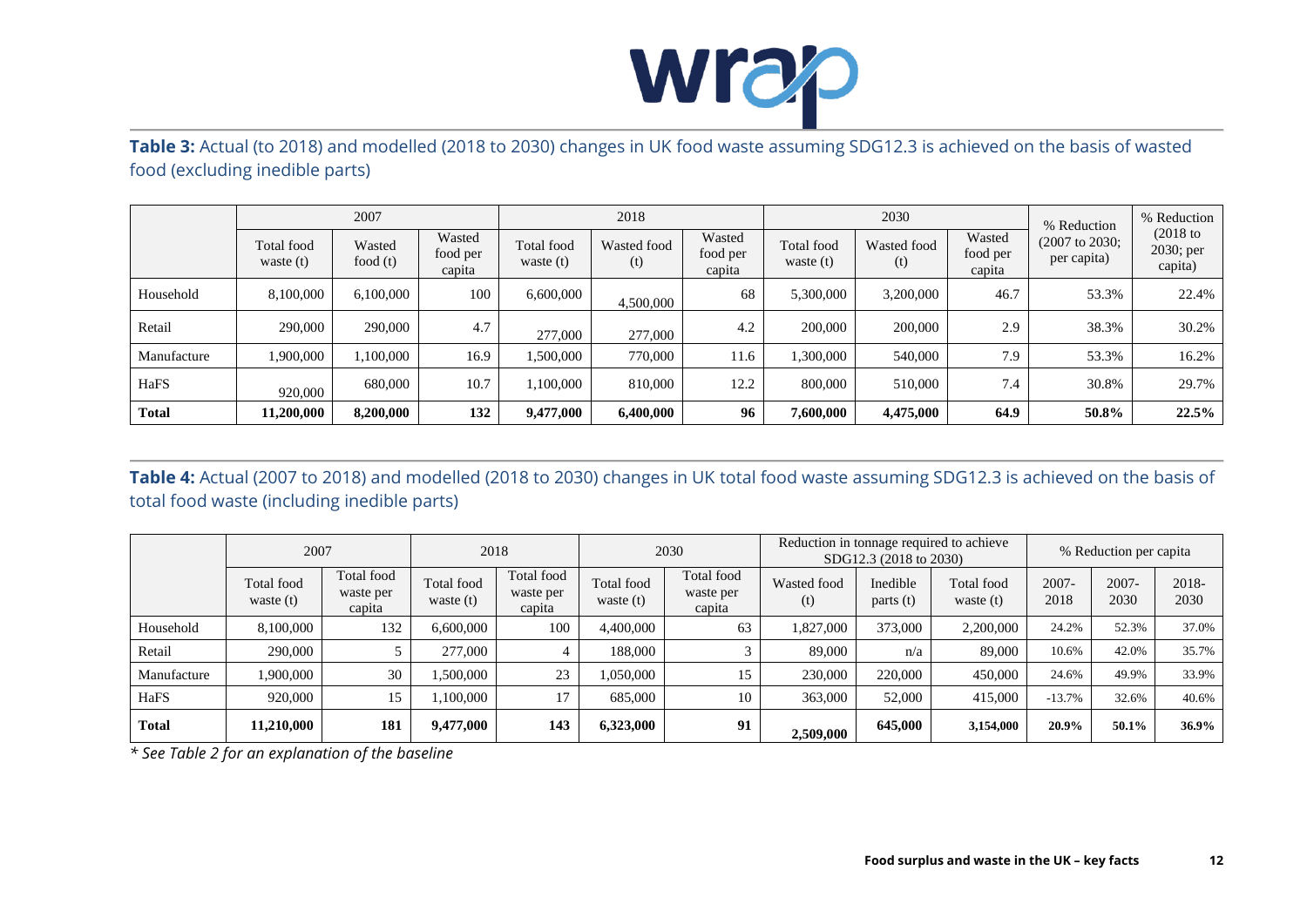# Appendix 1: Useful facts relating to UK household food waste

- 1. WRAP research shows we now (2018) throw away 6.6 million tonnes of household food waste a year in the UK, compared to 8.1 million tonnes in 2007.
- 2. Of the 6.6 million tonnes we throw away, almost three quarters (70% of the total) is food we could have eaten (4.5 million tonnes).
- 3. Household food waste would fill approximately 66,000 three-bed terraced houses, equivalent to the population of a town the size of Peterborough.
- 4. By 2018 UK household food waste had reduced by around 18% (1.4 million tonnes) a year compared to 2007.
- 5. By 2018 food that could have been eaten (the 'edible parts') had reduced by 26% (1.6 million tonnes from 6.1 million tonnes to 4.5 million tonnes) a year compared to 2007.

[The amount of inedible parts increased by ca 0.2 million tonnes by 2018 compared to 2007, in line with the increasing population; explaining why total food waste 'only' reduced by 1.4 million tonnes]

- 6. The amount of food 'saved' (i.e. not wasted in 2018 compared to 2007) annually by 2018 would fill 3 Wembley stadia, 30 Royal Albert Halls, 13 million large wheelie bins (240l), 1,300 Olympic swimming pools or 170,000 bin lorries/dustcarts.
- 7. Had the reduction in wasted food & drink (the edible parts; i.e. the 4.5 million tonnes) not occurred, consumers would have been spending £4.8 billion a year more (in 2018 compared to 2007) on food & drink bought but thrown away.
- 8. The savings associated with the reduction in food that could have been eaten (the 4.5 million tonnes) amount to around 5.3 million tonnes of  $CO<sub>2</sub>e$  a year (in 2018 compared to 2007) (the same as taking 2.4 million cars off the road for a year).
- 9. Around 70% of UK food we throw away (post farm gate) still comes from the home (i.e. of the total from manufacturing / processing, retail, hospitality and food service and homes (9.5 million tonnes), approximately 70% comes from homes (6.6 million tonnes).
- 10. Food that could have been eaten but gets thrown away (4.5 million tonnes) is worth around £14 billion (£13.8 billion). This is around £60 per month for the average family with children. The carbon associated with this food is equivalent to that generated by one in five cars on UK roads.
- 11. A UK household wastes on average the equivalent of eight meals a week<sup>21</sup>.

*<sup>21</sup> Based on 4.5 million tonnes of wasted food[, 420g meal weight](https://wrap.org.uk/resources/guide/reporting-amounts-food-surplus-redistributed-weight-and-meal-equivalents-wrap) and 27,576,000 households.*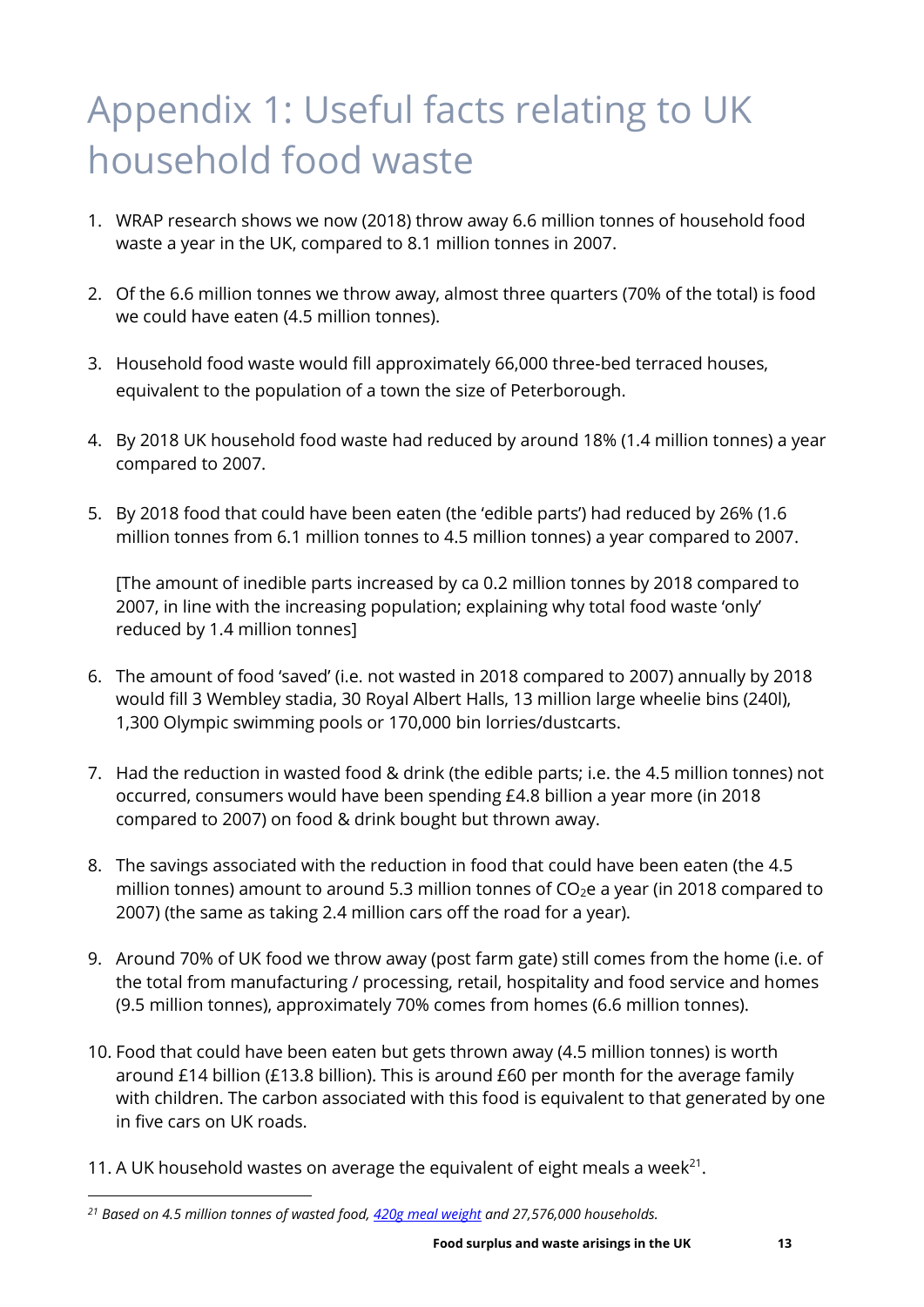12. An area almost the size of Wales (ca. 19,000km), would be needed to produce the food and drink currently wasted.

#### **'Fun facts' – based on 2018 data**

The food and drink we waste, that could have been eaten (the 4.5 million tonnes) would fill:

- 8 Wembley Stadiums (London, UK)
- 90 Royal Albert Halls
- 38 million wheelie bins (based on a standard 240l)
- 3,600 Olympic sized swimming pools
- 490,000 bin lorries/dustcarts

As a result of the updating the data on household food waste, a number of related estimates have also been revised. The values for 2018 are shown in Tables 4 and 5.

**Table 4:** Updated estimates for the amounts and value of food (excluding inedible parts) wasted by the average individual, household and family (per year and per month)

|                                                                     | kg  | Value (£) |
|---------------------------------------------------------------------|-----|-----------|
| Household food waste excluding inedible parts per person (year)     | 69  | £210      |
| Household food waste excluding inedible parts per person (month)    | 5.8 | £18       |
| Household food waste excluding inedible parts per household (year)  | 165 | £500      |
| Household food waste excluding inedible parts per household (month) | 14  | £40       |
| Household food waste excluding inedible parts per family (year)     | 244 | £730      |
| Household food waste excluding inedible parts per family (month)    | 20  | £60       |

# **Table 5:** Updated estimates for the amounts and value of food (excluding inedible parts) wasted by reason for disposal

| Reasons for food being thrown away: | Mt      | % by weight | Value (£ bn) |
|-------------------------------------|---------|-------------|--------------|
| Not used in time                    | 1.9     | 41%         | £5.7         |
| Personal preference                 | 1.3     | 28%         | £3.9         |
| Cooked, prepared, served too much   | $1.1\,$ | 25%         | £3.5         |
| Other                               | 0.3     | 6%          | £0.8         |
| Total                               | 4.5     |             | £13.8        |

*This is 3.4 kg of wasted food per household per week.*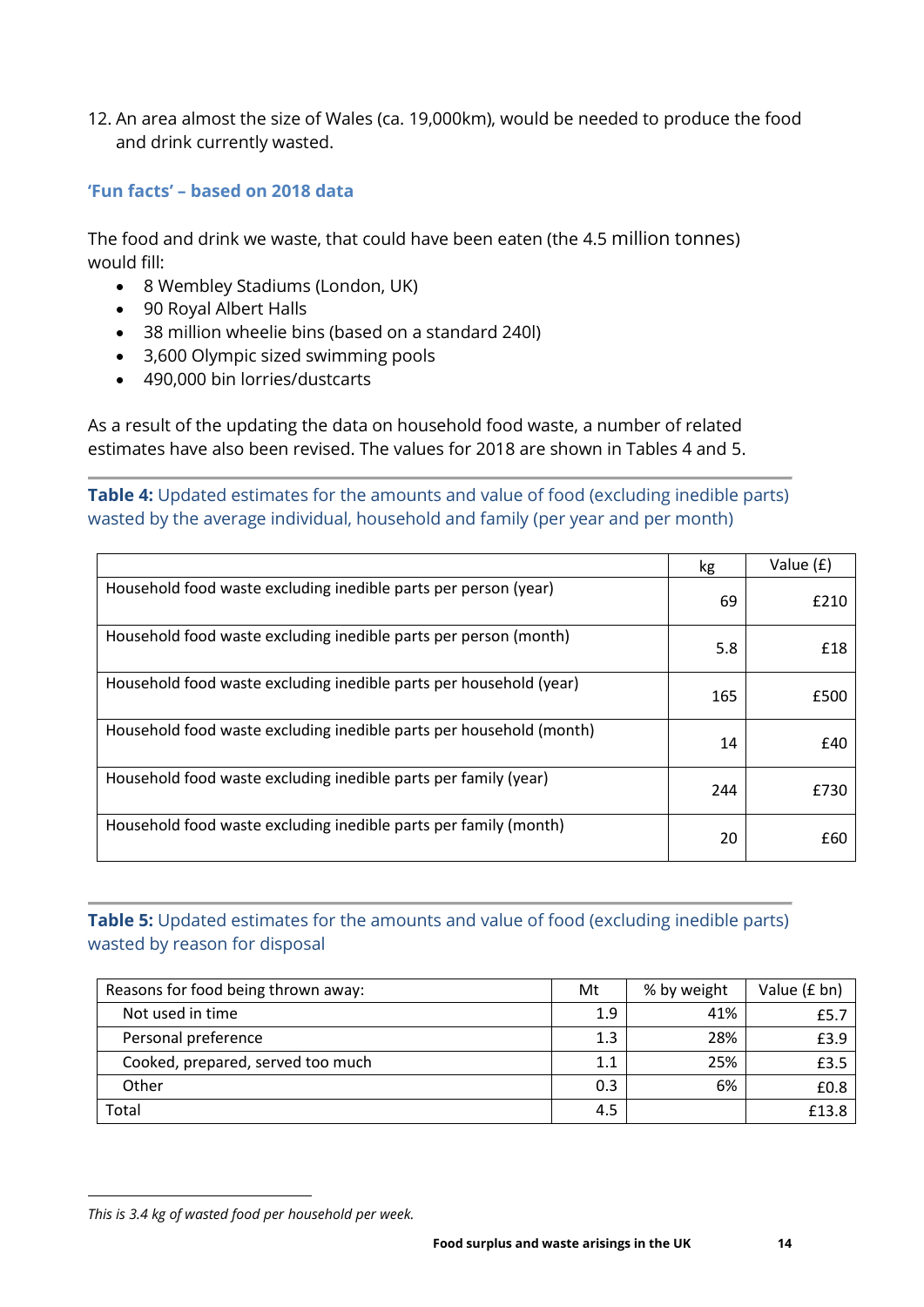### **Detailed statistics – based on 2012 data**

**NB:** The numbers shown below are from research carried out in 2012 as the 2018 research did not repeat the detailed compositional analysis. WRAP is discussing when and how to update the more detailed household food waste data.

• Whilst chicken is our favourite meat, we're wasting the meat from 120 million of them per year

Proportions of wasted food & drink ('edible parts') by food group:

- Fresh vegetables & salad 28%
- Drinks 15%
- Bakery 11%
- Meals 9%
- Dairy & eggs 9%
- Fresh fruit 6%
- Meat & fish 6%

[The remaining 16% is made up of other foods such as sauces, pasta, rice, cakes & desserts, oils & fats and confectionery]

Top 10 most wasted food and drink items in UK homes (that could have been eaten):

- Potato (fresh)
- Bread
- Milk
- Meals (home-made and pre-prepared)
- Fizzy drinks
- Fruit juice and smoothies
- Pork / ham / bacon
- Poultry (chicken, turkey, duck)
- Carrots (fresh)
- Potato (processed)

Every day in UK homes we throw away approximately:

- 20 million whole slices of bread (equivalent to 1,000,000 loaves at 20 slices per loaf; but more than a third less than in 2007)
- 4.4 million whole potatoes
- 920,000 (0.9 million) whole bananas
- 1.2 million whole tomatoes
- 720,000 (0.7 million) whole oranges
- 800,000 (0.8 million) whole apples
- 2.7 million whole carrots
- 970,000 (1.0 million) whole onions
- 86,000 whole lettuce
- 3.1 million glasses' worth of milk
- 2.2 million slices' worth of ham